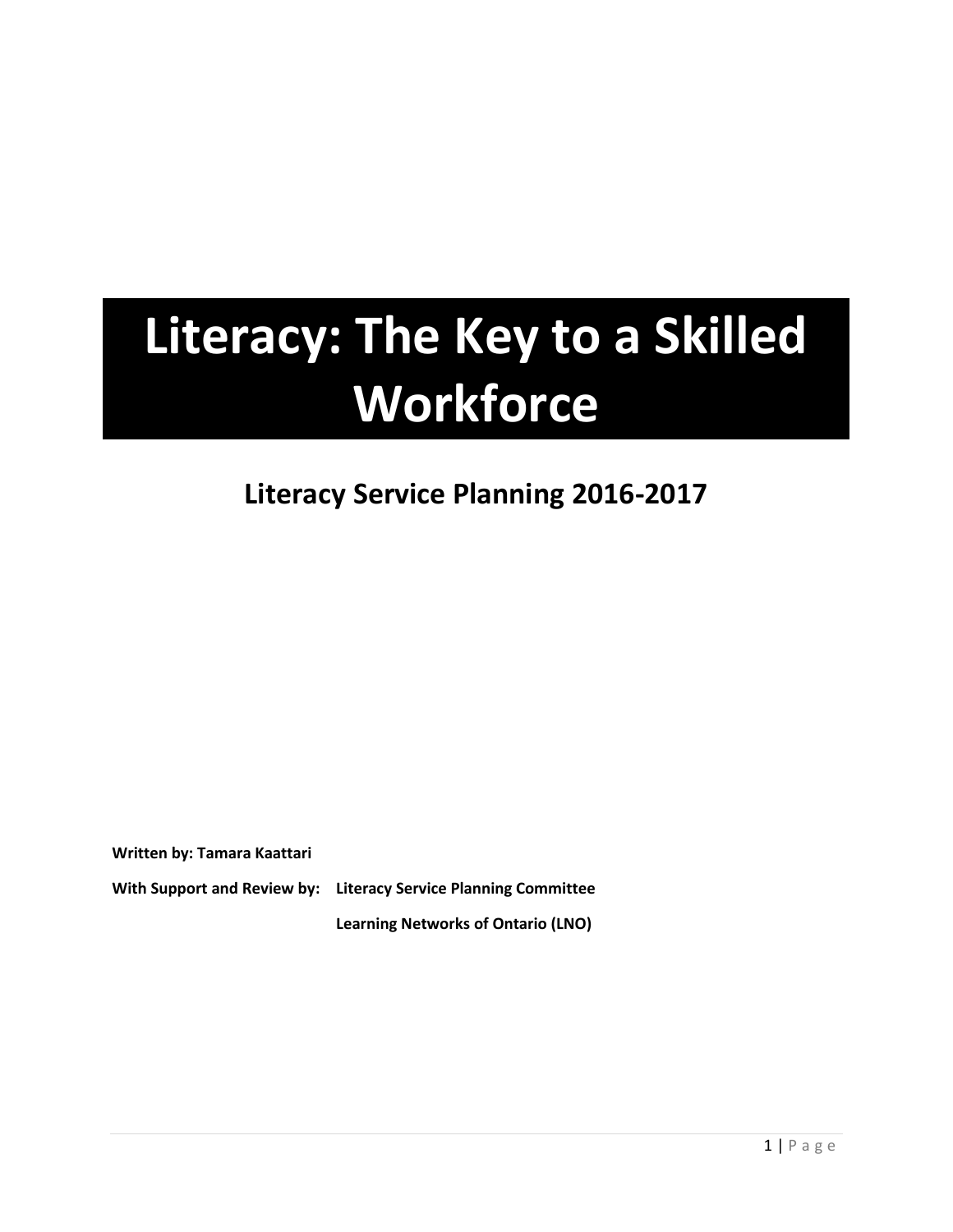## Contents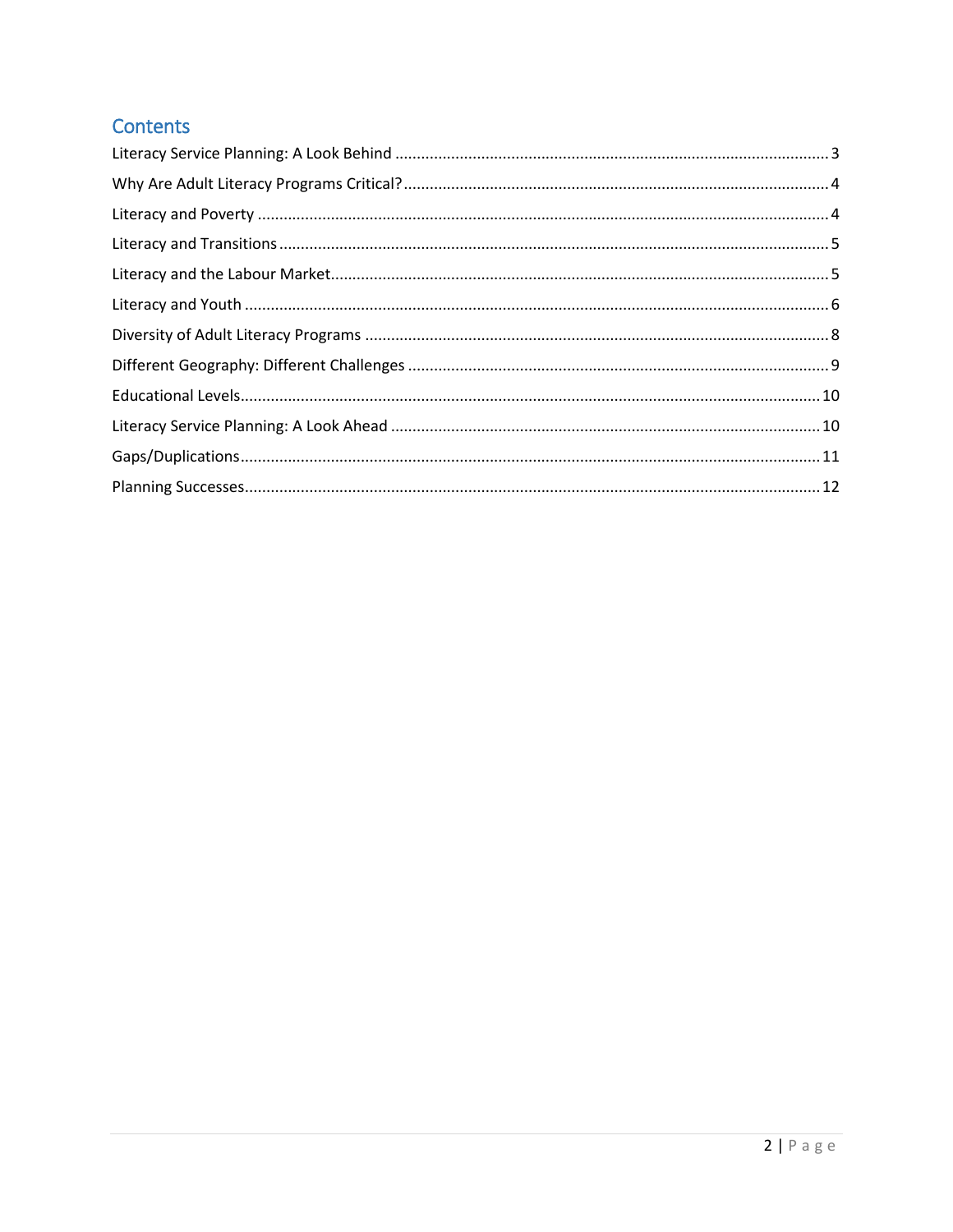## <span id="page-2-0"></span>Literacy Service Planning: A Look Behind

Not many people, government staff or perhaps even adult literacy agencies know that Literacy Service Planning (LSP) is a process that has been in effect all across Ontario since the early 1990s. LSP is facilitated by regional literacy networks. There are 16 such networks in Ontario and they are responsible for bringing together adult literacy agencies on a regular basis.

Originally, Literacy Service Planning groups discussed adult literacy services in individual communities and how such services compared to local demographics or potential indicators of adult literacy service (population, low-income areas, areas with lower rates of educational attainment etc.) There was also a focus on identifying gaps and duplications in adult literacy services, to ensure that the funding and resources allocated to adult literacy were being used as effectively as possible. In the early days of LSP, the main partners sitting around LSP tables were adult literacy providers.

Over the past 25 years, the partners around many LSP tables have grown as have the topics for discussion. From a cataloguing exercise (who provides what services for whom), the LSP table expanded to invite representatives from Ontario Works (OW), Ontario Disability Support Program (ODSP), employment service providers, Early Years Centres, Apprenticeship, Local Planning Boards, secondary school student re-engagement staff, and others.

Topics of discussion grew to include professional development needs, common assessment, adult literacy government initiatives, curriculum changes, client pathways, transition points for adult learners, program capacity, information and referral, program data analysis, labour adjustment, and workforce development needs – both current and emerging.

Each year, regional literacy networks and community literacy agencies have been asked to formally report on their literacy service planning efforts. Some years, regional networks developed their own reports, having some latitude both in terms of what to report on and how to share the information.

More recently, the Ministry of Training, Colleges and Universities (MTCU), now the Ministry of Advanced Education and Skills Development (MAESD), has given regional networks a template to complete, consisting of a narrative, information on agency waiting lists (if any) and service delivery charts – charts that show which adult literacy agency is providing which levels of service for which client pathways.

Many government Ministries talk about the importance of planning at the local level, of collaboration, of reducing silos and increasing transparency. Adult literacy agencies in Ontario may be unique in that they have both been formally mandated to do this work and they have actually done it for more than two decades. It would be interesting to see if any other government funded programs or streams have engaged in the same degree of community collaboration with such limited and status quo resources.

Most adult literacy agencies in Ontario have had no increases in funding for the past fifteen years. These agencies should be commended. Not only have they striven to provide the same level of client service in the face of increasing annual costs, year over year, but they have also spent significant amounts of time initiating planning with community members to improve services for clients.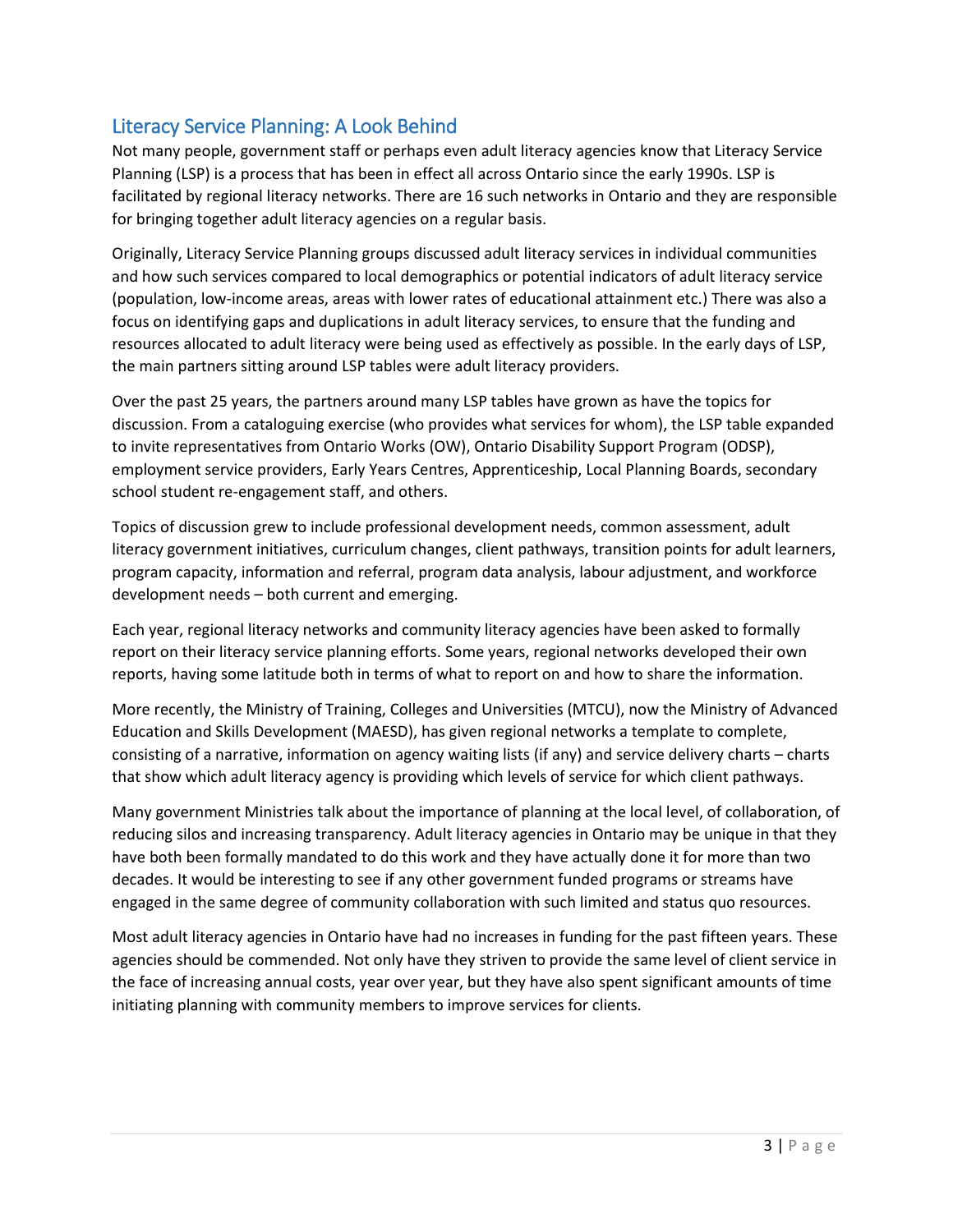## <span id="page-3-0"></span>Why Are Adult Literacy Programs Critical?

Historically, many people have viewed adult literacy programs as little grassroots agencies, run by volunteers, to assist those few individuals who wish to learn to read for pleasure. To some extent, this description may have been relevant 40-50 years ago. However, it certainly does not apply now.

People attend adult literacy programs because they have a need – a need to develop skills that will help them get a job, keep the job they have, or apply for promotions; a need to develop the necessary skills that they can use to acquire additional academic skills; or even a need to build their skills to achieve personal goals in their lives. According to the last (and only) 3 International Adult Literacy Surveys, just under half of adult Ontarians struggle to some extent to demonstrate the level of literacy and numeracy skills considered necessary for everyday life.

#### <span id="page-3-1"></span>Literacy and Poverty

While not directly correlated, there is a relationship between literacy skills and poverty. People who have lower levels of literacy skills are more likely to live in poverty. Our Ontario adult literacy (LBS) program statistics confirm this relationship.

In the last 35 years, except for a short period in the mid-1980s to 1991, the poverty rate in Ontario has hovered between 9% to just over 12%, using the Ontario Government's official poverty measure (Low Income Measure – After Tax) and the latest Statistics Canada low income figures. (Source: [www.povertyfreeontario.ca/poverty-in-ontario/status-of-poverty-in-ontario/\)](http://www.povertyfreeontario.ca/poverty-in-ontario/status-of-poverty-in-ontario/).

According to the 2014-2015 CMSM data, of the 43,619 adult literacy learners served in Ontario, 37.37% were on Ontario Works (OW), the Ontario Disability Support Program (ODSP) or a dependent of someone on OW/ODSP. A further 11.54% of clients reported "No Source of Income." Some of these individuals may have been supported financially by a spouse or other family member, but many would either be between jobs, couch surfing, or perhaps did not want to disclose they were on Ontario Works.

In September 2014, Ontario launched the second *Poverty Reduction Strategy, Realizing Our Potential*, *2014-19*. In doing so, the province identified four key commitments:

- to recommit to the original Strategy's goal of lifting 25 % of Ontario children out of poverty in five years;
- to move towards employment and income security for vulnerable groups (including women, single parents, people with disabilities, youth, newcomers, visible minorities, seniors and Indigenous people);
- to end homelessness; and
- to build the evidence base required to guide effective poverty reduction policies and programs.

To move towards employment and income security for vulnerable groups will undoubtedly require additional investment in Literacy and Basic Skills, Ontario's adult literacy program.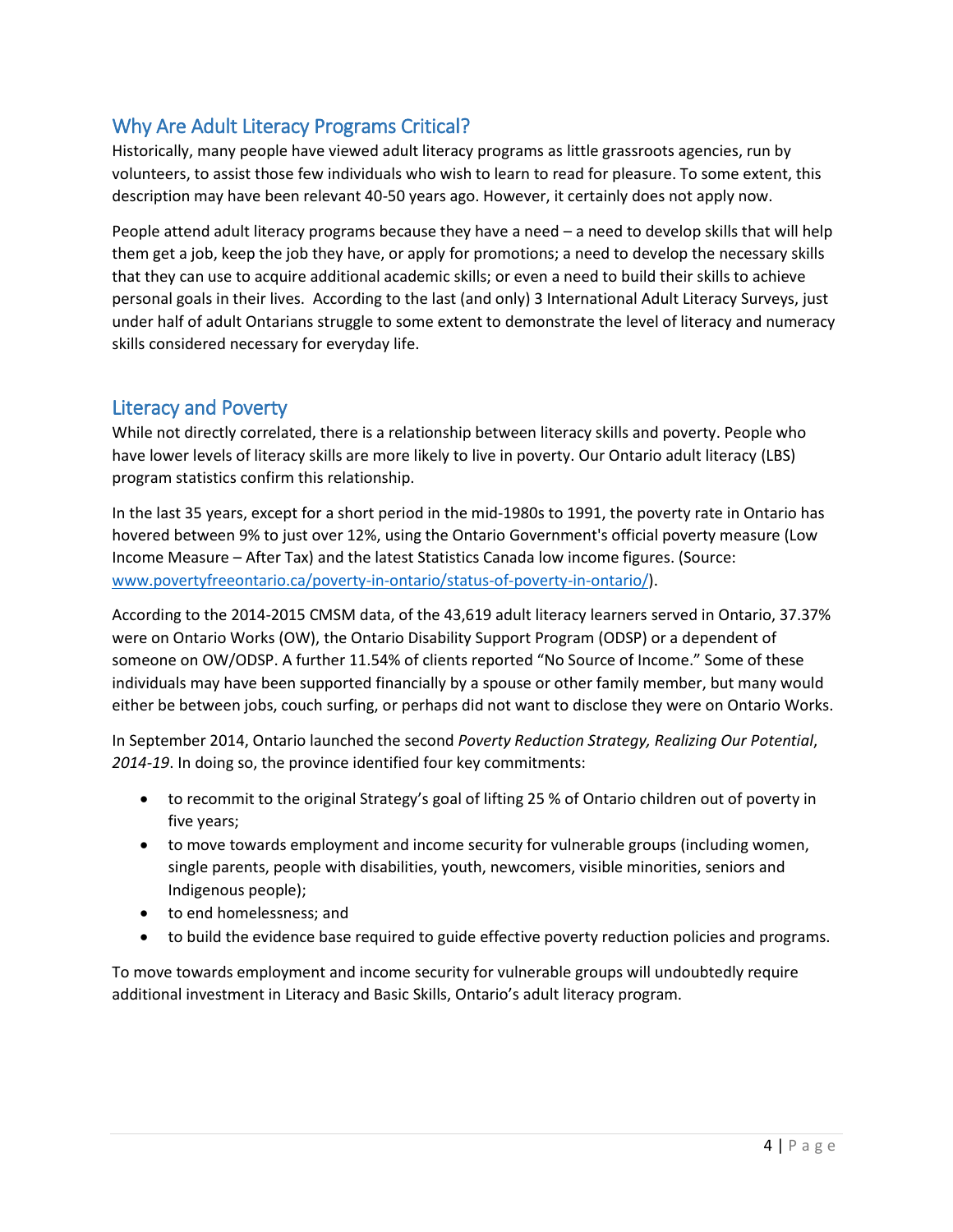## <span id="page-4-0"></span>Literacy and Transitions

In addition to being a safety net for those who need a place to build their self-esteem and self-efficacy, adult literacy programs also serve as a springboard to other opportunities. Adults use adult literacy programs to build their skills so that they can achieve higher levels of education, explore other skilled training opportunities or move directly into employment. What other government program funded in Ontario offers the same breadth of transitions as the Literacy and Basic Skills program?

Literacy Service Planning is a process through which transition points in a community are identified. Adult literacy agencies want adult learners to successfully make transitions, so the skills required to be successful in the "next step" of a learner's path are reviewed. These skills and the achievement of them are built into adult learner plans. Adult literacy agencies may also develop exit assessments and tasks that adult learners must prove they have the skills and competencies to do before they are deemed ready to leave the adult literacy program.

## <span id="page-4-1"></span>Literacy and the Labour Market

Literacy Networks and Workforce Planning Boards both have a long history of planning. Workforce Planning Boards have had the responsibility for, as their name suggests, workforce planning, defined as:

The systematic identification and analysis of what an organization is going to need in terms of the size, type, and quality of workforce to achieve its objectives. It determines what mix of experience, knowledge, and skills are required, and it sequences steps to get the right number of right people in the right place at the right time.

#### Source:<http://www.businessdictionary.com/definition/workforce-planning.html>

When you think about literacy planning and workforce planning, the analogy of nesting bowls is appropriate. The planning that Literacy Networks do around literacy services can and should directly impact or be considered within the context of workforce planning. Literacy planning is a part of workforce planning, especially now that many employers are also noting the lack of soft skills, such as problem solving, teamwork and time management. Adult literacy agencies have been teaching clients these skills for years, and are well positioned to lend this expertise to employment services and to employers.

While the value of Literacy Networks and Workforce Planning Boards working together on workforce planning has been known for some time (albeit more in some geographical areas than others), the planning cycles of both groups – as defined by their funder – has not allowed for optimum collaboration. The alignment of these planning processes would result in more impactful workforce planning at the local level.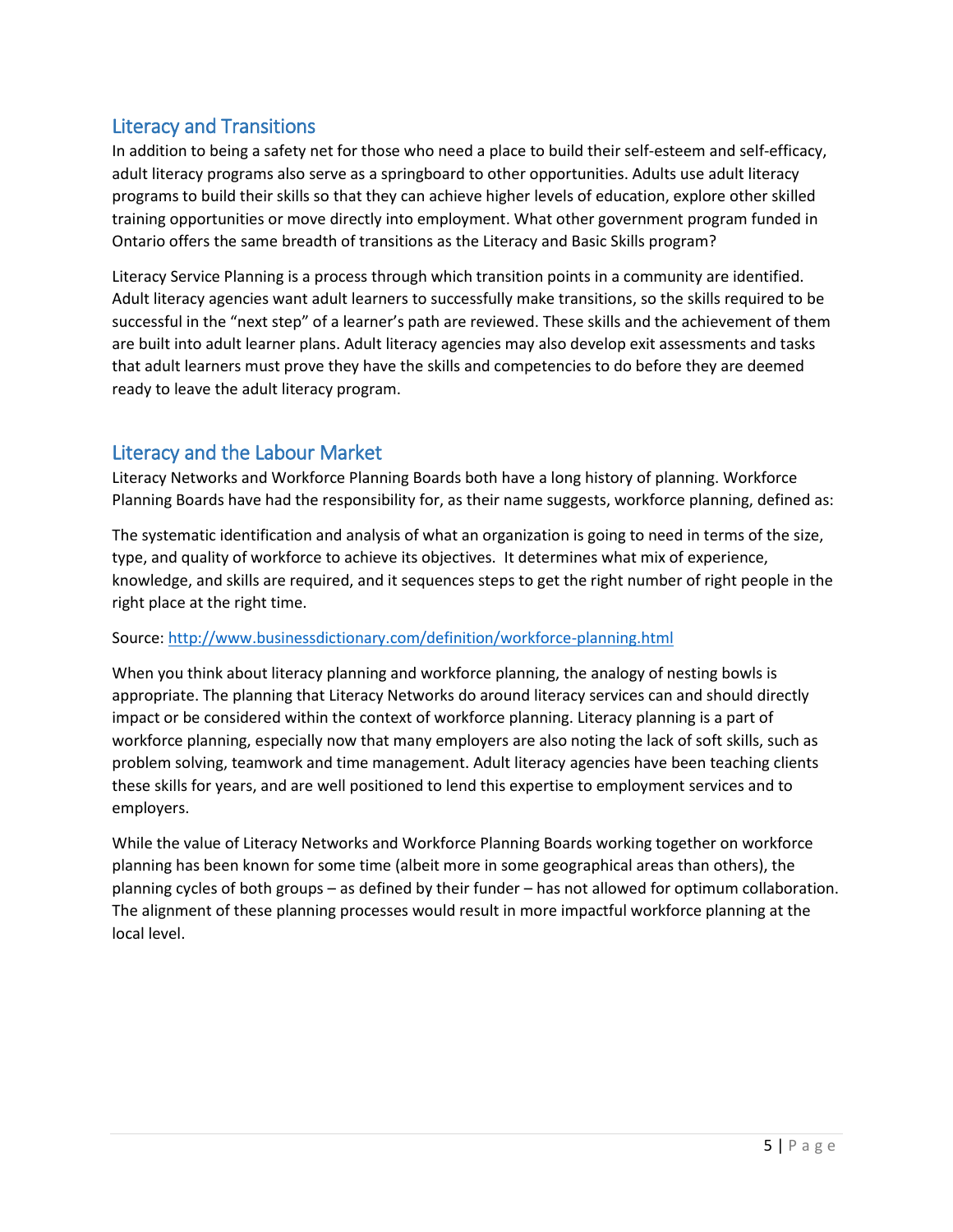In 2015, the Ministry of Training, Colleges and Universities (MTCU), now known as the Ministry of Advanced Education and Skills Development (MAESD), introduced Local Employment Planning Council (LEPC) pilots:

LEPCs will promote place-based approaches to workforce development, while generating and analyzing local labour market information.

LEPCs drive local approaches to the planning and delivery of employment and training programs and services. They will also improve local labour market conditions through enhanced collection and distribution of local labour market information.

The ministry is piloting LEPCs in eight communities: Durham, London-Middlesex-Oxford-Elgin, Ottawa, Peel-Halton, Peterborough, Thunder Bay, Timmins, and Windsor.

#### Source:<http://www.tcu.gov.on.ca/eng/eopg/programs/lepc.html>

The LEPCs began the start-up phase of their work in December 2015 and completed it at the end of March 2016. All eight pilots have begun to implement the strategic plans they developed in the start-up phase and their work will culminate in the development of Local Community Labour Market Plans.

Literacy and soft skills, while certainly not the only player on the workforce planning stage, is an important player. It will be interesting to see to what extent the eight pilot LEPCs are working collaboratively with their Literacy Networks to both glean information on the potential workforce supply and to share labour market information and products related to workforce demand.

### <span id="page-5-0"></span>Literacy and Youth

Ontario's adult literacy program has very few eligibility requirements and that's a good thing. However, even though our literacy agencies serve a diverse range of clients, through statistical analysis, we are able to ascertain at the local level who is accessing our programming and whether or not any trends are developing.

A definite provincial trend over the past 3-5 years has been an increase in the number of youth accessing the LBS program (youth being defined as under 29 years of age).

According to the Consolidated Municipal Service Management (CMSM) catchment area data for 2014- 2015, produced by MTCU (now the Ministry of Advanced Education and Skills Development or MAESD), 45% of the 43,617 adult literacy learners served were under the age of 29. Of these youth, 18.3% were 19 and under, 48.6% were 20-24 years of age, and 33.1% were aged 25-29.

CMSM data for 2015-2016 shows that this cohort of learners remained consistent - 44.6% of the 42,211 adult learners served were under the age of 29. Of these youth, 18% were 19 and under, 48.5% were 20-24 years of age, and 33.1% were under the age of 29.

Since the economic downturn of 2008, many communities saw an influx of learners 45-64 years of age, as many workers in this age bracket lost long-term jobs that they had been able to acquire with less than Gr. 12 education many years ago. Such workers, now unemployed, realized they had to achieve a Gr. 12 in order to be remotely competitive in the labour market. Yet most could not go directly into adult credit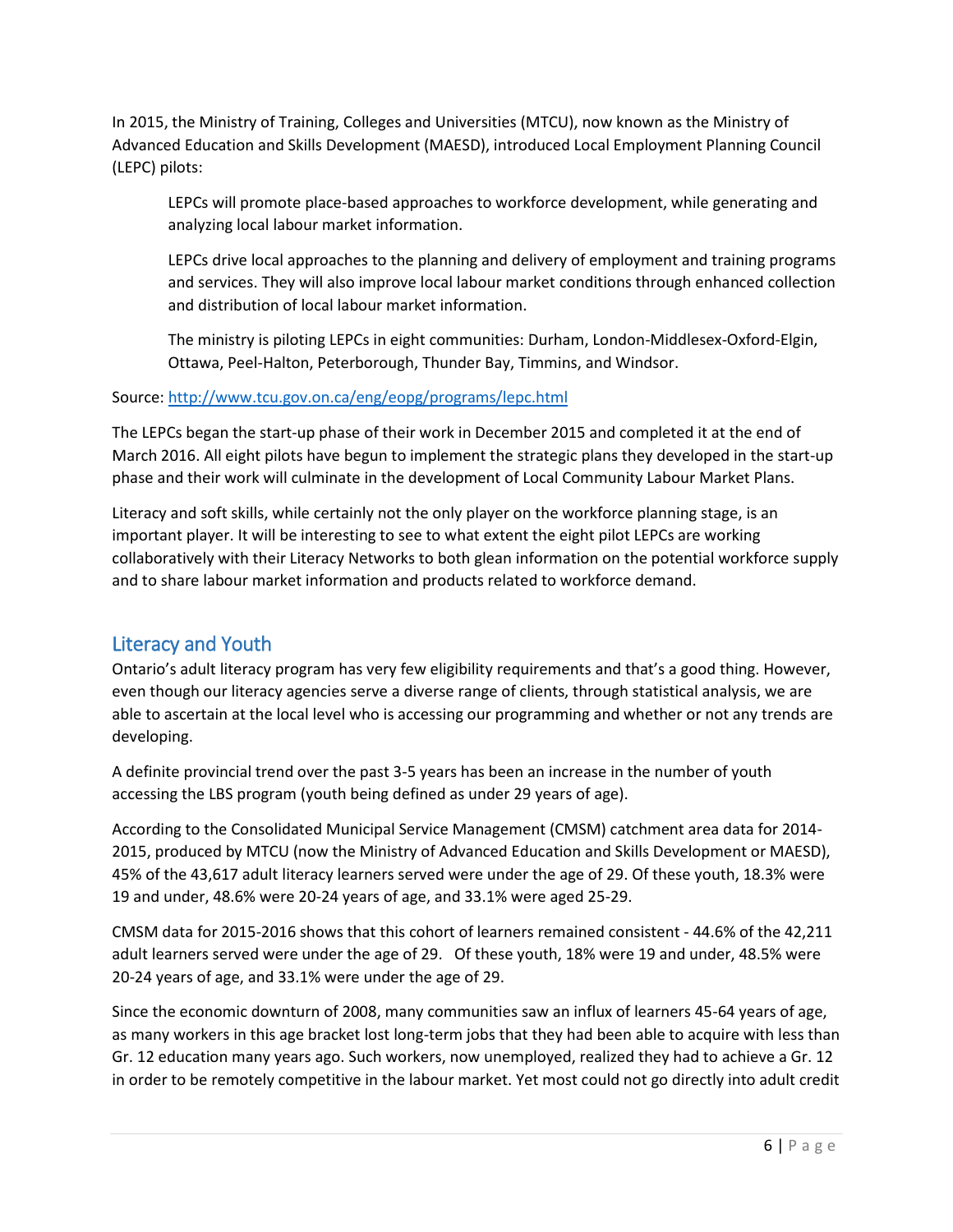courses, even if they had finished Gr. 9, Gr. 10 or part or all of Gr. 11 in their past. The nature of literacy and numeracy skills is that you "use them or lose them."

Most of the workers laid off from manufacturing, while very good at the jobs they had been doing, had lost some of the skills they had once learned and that they would now need to build upon in order to achieve higher level credits. These individuals upgraded in adult literacy programs in order to be successful in completing their high school credit courses or taking the General Educational Development (GED).

The economic downturn of 2008 illustrates how with a very small infusion of funding, adult literacy agencies in Ontario were able to increase their capacity and provide service to individuals who had lost their jobs. This is an example of client-centeredness.

But back to youth, since about 2010, many communities in Ontario have seen a steady increase in the number of youth accessing adult literacy programs. The challenges with young people finding employment have been well documented and this increase in uptake in adult literacy programs may be a reflection of these challenges. Without decent skills (translation: a Grade 12 or a GED, should we mention soft skills?), many young people cannot hope to be meaningfully attached to the labour market. Instead, they find themselves in a revolving door – finding entry-level, low-paying jobs, but not being able to keep them due to their lack of skills.

MAESD has been increasing its financial support to employment programs in Ontario, introducing three new programs geared specifically to youth in the past year (Youth Job Connect, Youth Job Connection Summer and Youth Job Link). An interesting aspect of Youth Job Connect (YJC) is that it was developed specifically for youth who:

…experience multiple and/or complex barriers to employment by providing more intensive supports beyond traditional job search and placement opportunities. Youth Job Connection, which began in October 2015, will continue to provide more intensive, targeted support for unemployed youth between ages 15 and 29 with multiple barriers to employment including poverty, homelessness, disability and mental health.

Source:<http://www.tcu.gov.on.ca/eng/eopg/programs/yjc.html>

So, YJC is intended to assist youth who are furthest from the labour market – those who are living in poverty, with homelessness, disability and mental health issues. One of the major differences between YJC and current youth employment programming is that YJC can offer a client up to 60 hours of intervention, primarily, if not exclusively, in the form of workshops. Those who are seriously at risk may access up to 90 hours of service. Sixty to 90 hours of intervention may seem like a lot, but perhaps not when you break it down. If you break it down, it equates to approximately 2-3 weeks of programming and not even individualized programming at that.

To offer a comparison, the average length of stay in an adult literacy program for a client is 3-6 months. Adult learners with more or greater challenges, such as those being served by YJC, will probably stay longer – 9 months to a year or more, and they will receive hundreds of hours of service.

Think about the time that the average teenager spends in school in the course of a year….a minimum of 6 hours a day for a conservative estimate of 38 weeks x 5 days/wk = 1140 hours. That's to make up for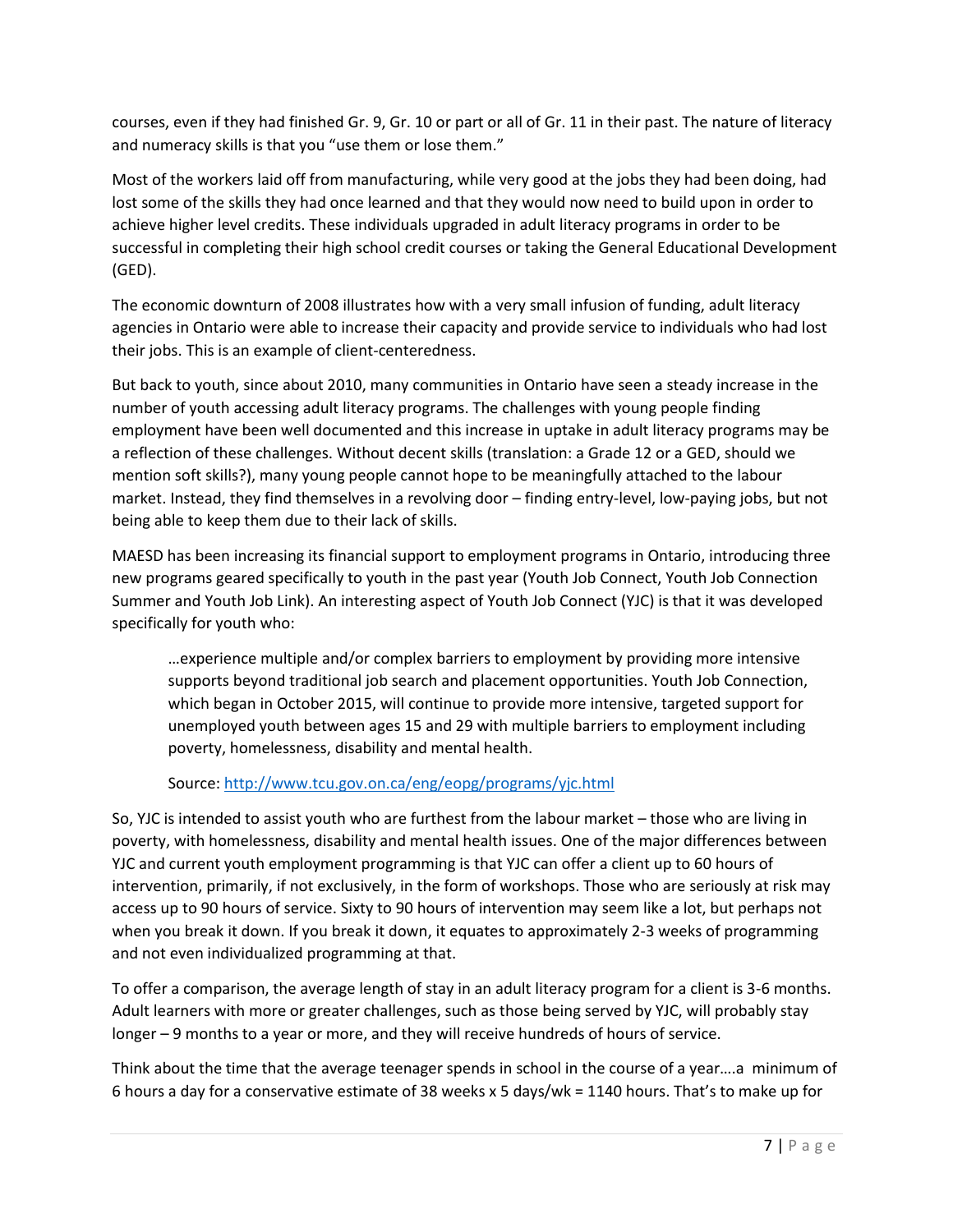one year of missed high school. Adult literacy programs see youth (and other adult learners) who may be anywhere from kindergarten in terms of their skills (cannot read and write the alphabet) to Gr. 11. And their self-esteem has taken a beating, they need some assistance in developing resiliency and trust as well.

It's reasonable to believe that there are thousands of youth in Ontario who require increased skills (literacy) in order to get a meaningful job. They will not get these skills in employment programs. But they are paid to take the 60-90 hours of training in YJC. The fact that YJC can pay youth to participate in their programs has actually resulted in a decline in youth in literacy programs in some communities. While undoubtedly unintentional, MAESD has provided youth with an incentive to skip over skills development and look for work – work that they are unlikely to keep or be able to use to advance to other, more meaningful jobs.

There is much work to be done to ensure that Ontario's youth have the skills AND the employment opportunities to really make a future for themselves and to contribute to the tax base that Ontario needs. A further investment in the Literacy and Basic Skills (LBS) program is required.

## <span id="page-7-0"></span>Diversity of Adult Literacy Programs

The Literacy and Basic Skills program is not homogenous. For decades, adult literacy programming in Ontario has been accessible in four different cultural streams: Anglophone, Francophone, Indigenous (referred to historically in LBS as Native) and Deaf/Blind. LBS is proud of its learner-centred approach. Each cultural stream of literacy requires different materials and different approaches.

The number of different cultural stream literacy agencies in a given area can affect planning in significant ways. Some Literacy Service Planning (LSP) groups have only one cultural stream to work with (for example, Anglophone), some LSP groups may have all streams present in one community, and yet others may work with 2-3 of the streams.

The number of cultural streams and their particular needs affect planning processes and product development. For example, if an LSP has a number of Francophone agencies, should the regional network facilitate LSP in both French and English? This would be very challenging, as most regional networks have had no increases in funding for the last 15+ years and certainly don't have the funding to conduct meetings and develop resources/materials in both official languages.

Consider also those LSP areas that have numerous indigenous/Native agencies. The issues that impact indigenous/Native programs vary significantly from those that affect the other streams. The needs of multiple groups must be identified and managed at the LSP level in order to effectively plan services for clients.

The diversity of LBS programming is critical, but also challenging for some aspects of planning. For example, the needs of clients who are Deaf/Blind are very specific. LBS agencies that work with these clients in the Deaf/Blind stream do an excellent job of increasing literacy skills. However, extremely rarely, if ever, has there been an employment program to which a Deaf/Blind literacy client can transition.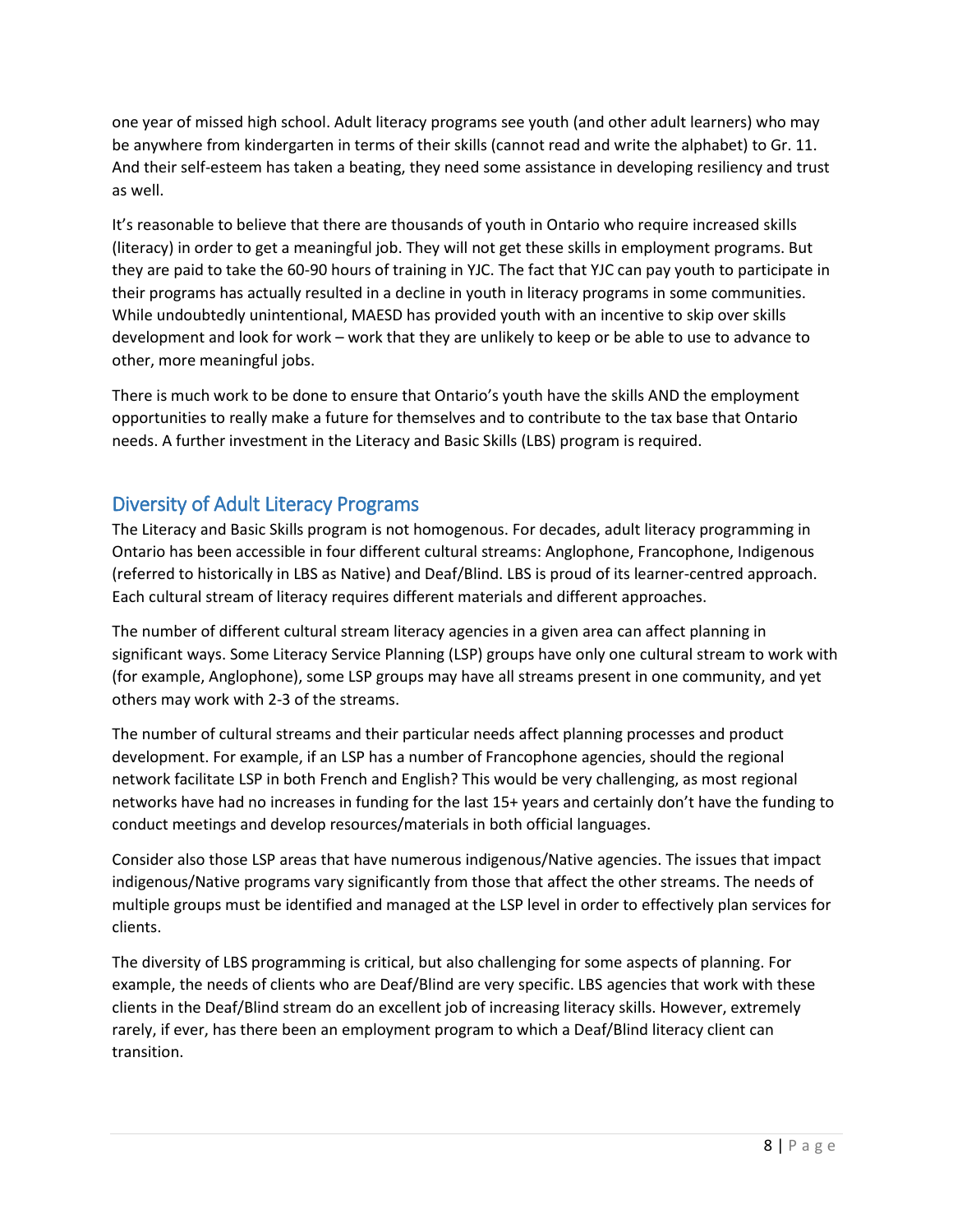Much time and energy is spent during LSP meetings discussing transitions and how to make them more effective. When there simply is not an agency or service to refer a client to, frustration can abound.

Consider too that indigenous/Native agencies are often funded at both the federal and the provincial level. In some communities, there are several employment and training programs for indigenous persons, but some are federally funded. As such, they are not required to participate in LSP (a provincial mandate). Instead of working collaboratively with local LBS Native stream agencies, they may compete for the same clients.

LSP creates a space to raise issues and try to solve them.

## <span id="page-8-0"></span>Different Geography: Different Challenges

Literacy Service Planning happens at the local level. Where possible, the boundaries of the LSP are determined by learner mobility habits, usually defined as a particular community or county. Of course, not all parts of Ontario are the same. Some areas are urban and some are rural. Some have many adult literacy agencies; others have only one or none. Geographical differences add another layer of discussion and complexity to Literacy Service Planning.

In some areas of the province, there is a lack of transportation. There is no public transit which creates issues in terms of adult learners accessing services. In most communities, adult literacy agencies have access to Training Support dollars for learners, but these dollars do not go far when adult learners have to rely on taxis. In fact, in some communities, it is actually much more cost-effective to pay for a practitioner to go into a community to provide services, but, unfortunately, the policies that accompany Training Supports do not provide this flexibility.

In areas where the geography is too vast for any kind of actual transportation to take place, Literacy Service Planning tables may discuss the role of technology – either e-Channel (online learning) or the use of Skype or other person-to-person interfaces to try to provide services to remote areas.

As was mentioned earlier, the number of service agencies in any given area (literacy or other programs) can have a significant effect on Literacy Service Planning. For example, in areas of the province where there is only a single adult literacy agency and few other programs or services to which literacy learners can be referred, information and referral protocols are much simpler and local services are easier to navigate.

The downside, of course, is that adults are complex and have many different requirements. It's difficult then for a single adult literacy program to "be all things to all people" and necessary transitions may just not exist in a particular community. For example, in some areas, there is no adult credit presence, so adult literacy learners who are upgrading because they want to achieve their Gr. 12 do not have a next step to transition to, creating frustration for literacy learners and agencies alike.

In more urban areas, the opposite can be true. There can be many programs or services – adult literacy programs and referring programs. In these situations, the impact on Literacy Services Planning is the increased work to document services and how they differentiate from one another and to establish clear referral protocols and client pathways.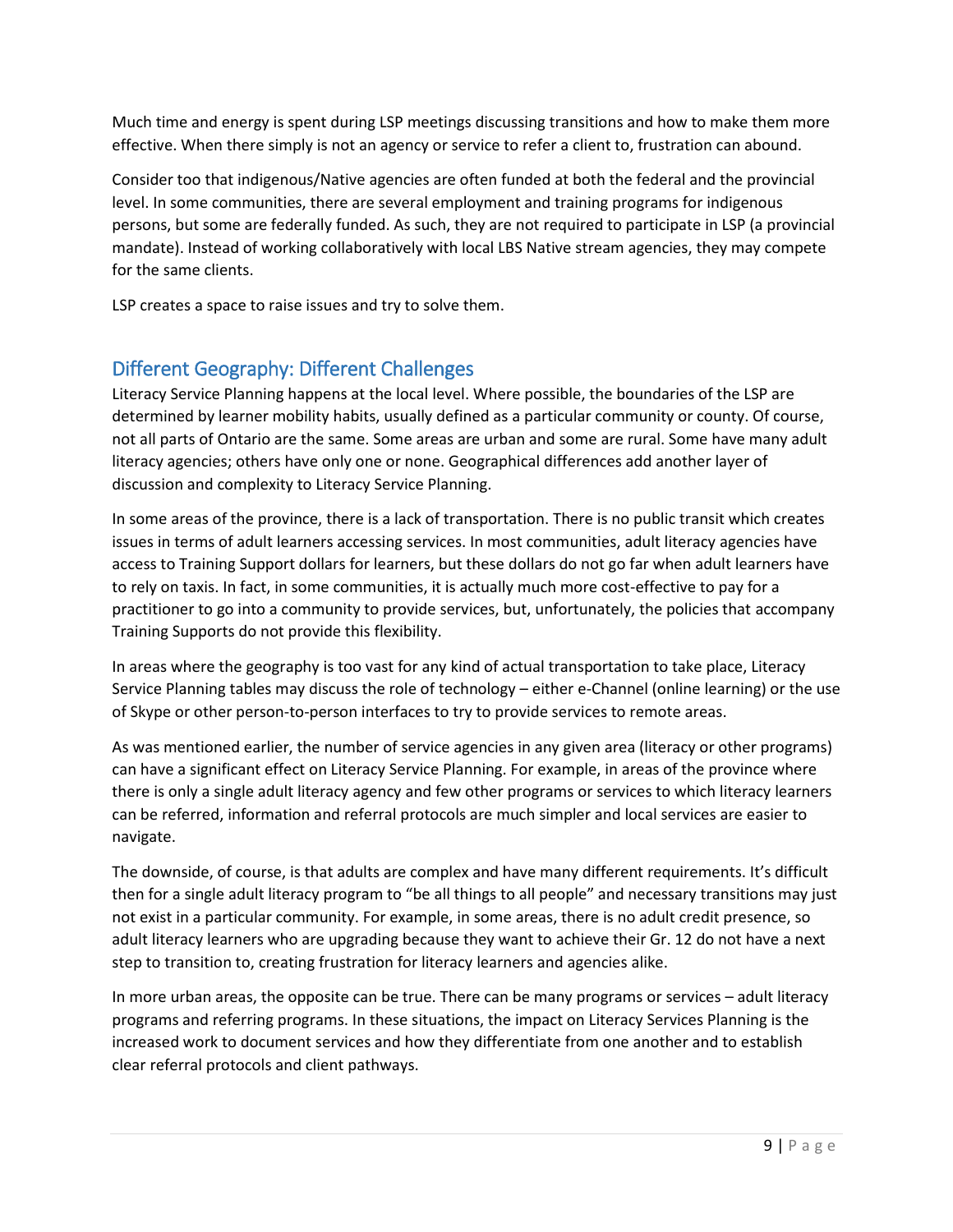Since no two communities are exactly alike, these geographical differences impact programming significantly and Literacy Service Planning meetings provide a space for these issues to be discussed.

## <span id="page-9-0"></span>Educational Levels

The educational level of learners is also a topic of discussion at Literacy Service Planning tables. Obviously not all learners enter Literacy and Basic Skills programs with the same level of education or functional ability. In some areas, there are significantly higher numbers of adults who have less than Gr. 8 education. Southwestern Ontario has such pockets – areas where there are significant numbers of Mexican Mennonites.

Where adult literacy agencies provide services to significant numbers of such individuals, there can be significant program differences. The learners will take longer (in some cases, much longer) to achieve their goals and the professional development and resources needs of these programs differ from other adult literacy programs in the same community. Literacy agency staff and tutors need more training and resources – learning resources and funding resources – to adequately serve this client group.

An unusual feature of our current Literacy and Basic Skills funding structure is that all adult learners ͞count͟ the same. The person of Mexican Mennonite background who may spend 5 years in an adult literacy program, leaving during times of harvest to work and returning in the late Fall each year, is counted the same as the individual who spends 3 months in an adult literacy program to brush up on skills before entering credit programming or postsecondary programming.

## <span id="page-9-1"></span>Literacy Service Planning: A Look Ahead

Adult literacy agencies and regional literacy networks have moved from planning amongst each other to inviting agencies from other areas of the Ministry of Advanced Education and Skills Development (MAESD) such as employment and apprenticeship, as well as representatives from the Ministry of Community and Social Services. Increasingly, adult literacy agencies and regional literacy networks are also connecting and planning with the other Learning Ministries.

There are three learning ministries: MAESD, the Ministry of Citizenship, Immigration and International Trade (MCIIT) and the Ministry of Education (EDU). It might not be obvious to everyone as to why adult literacy agencies and regional networks should be working with MCIIT and EDU programs. MCIIT programs include English as a Second Language (ESL) programs. Popular opinion suggests that MCIIT programs work with immigrants and Literacy and Basic Skills (LBS) programs, under MAESD, work with Canadian-born individuals who need to improve their communication, numeracy and Essential Skills. This is a rather simplistic view.

There is a significant "grey" area between the two programs. Immigrants who have been in Canada for years do not necessarily see themselves taking ESL classes. Stories abound about immigrants who have been in ESL classes, sometimes for years, without making significant progress. Or they graduate from ESL, but still find their English communication skills – both oral and written – are far from where they need to be to secure meaningful employment in Ontario.

In addition, it is rare to find ESL offered via one-to-one tutoring. LBS programming CAN offer one-to-one instruction, which is essential for many individuals who have learning disabilities or who are affected by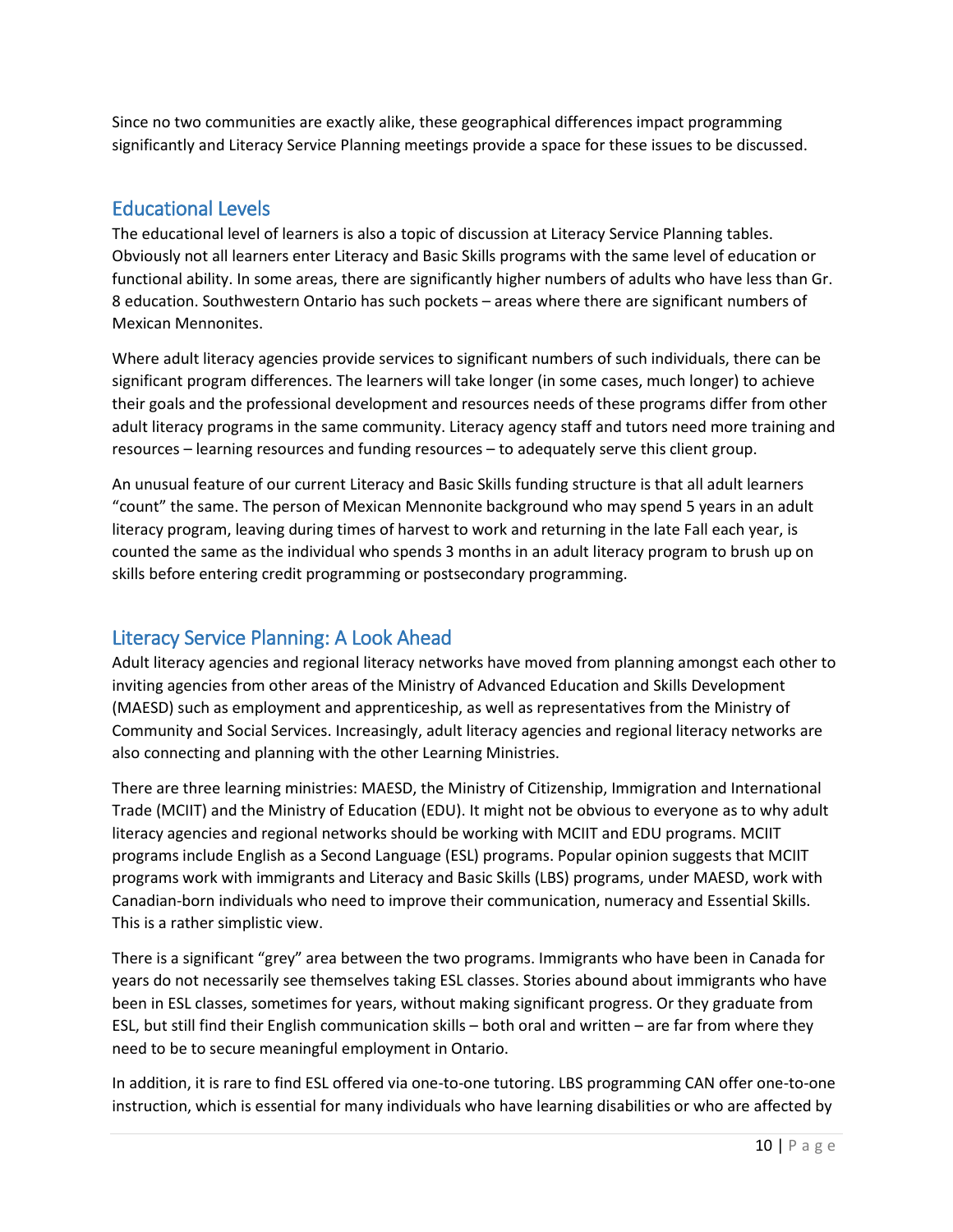PTSD, anxiety or other social issues. So there are many immigrants – new and not-so-new - who would benefit from the LBS program and a need for ESL and LBS agencies to plan together to meet client needs.

So what does the LBS program and Ministry of Education programs have in common? Of course, there are adult credit programs offered through EDU. But that is not the only connection between the two learning ministries. While the graduation rates reported by the public school boards have shown increases over the past decade, every year at least 15% of students drop out of high school in Ontario. And 15% of students is not a small number. It's about a quarter of a million people every year.

Of course, students leave high school for a myriad of reasons, but we know it's not because they have had job offers they can't refuse. Many of them have not been able to acquire the skills they need and struggle with literacy and numeracy levels well below Grade 12. And, due to the rising level of skills required to find and keep a job in Ontario, they're not waiting long before they realize they need to improve their skills.

Some of these "dropouts" find their way into adult literacy programming. There's a reason why the number of youth in adult literacy programming has been growing over the past 10 years. Better connections between LBS and secondary schools, including student re-engagement programs, would result in more youth finding programming that will enable them to build the skills and credentials employers need.

## <span id="page-10-0"></span>**Gaps/Duplications**

Each year, since Literacy Service Planning was first introduced in the early 1990s, communities have been asked to identify gaps and duplications in adult literacy services. Given the diversity of adult learners and their upgrading needs, very few duplications are ever identified. Even in communities where two or even three adult literacy agencies offer the same services, other factors need to be taken into account. At Literacy Service Planning meetings, the other factors include location (access) and methodology (is the program 1:1, small group or classroom-based?).

In the earlier days of Literacy Service Planning, adult literacy providers thoughtfully spent time identifying gaps in service. However, since adult literacy programming in Ontario has had status quo funding (no increases in core funding for most) for the past 15 years, the enthusiasm and interest in identifying gaps in services has waned. Adult literacy agencies struggle to maintain their current services and have little time or resources to spend on identifying new gaps which they lack the capacity to do anything about.

Regardless of their funding limitations, adult literacy agency staff are aware of trends in their local communities and of the learners who are attending their programs. They will notice when they are seeing an increased number of individuals who are on Ontario Works (or a decrease) and they will note when they are seeing increased numbers overall, such as during the manufacturing downturn of 2008-2009.

Such trends and the reasons behind them are topics of discussion at Literacy Service Planning tables and changes in services that result from these trends benefit adult literacy learners.